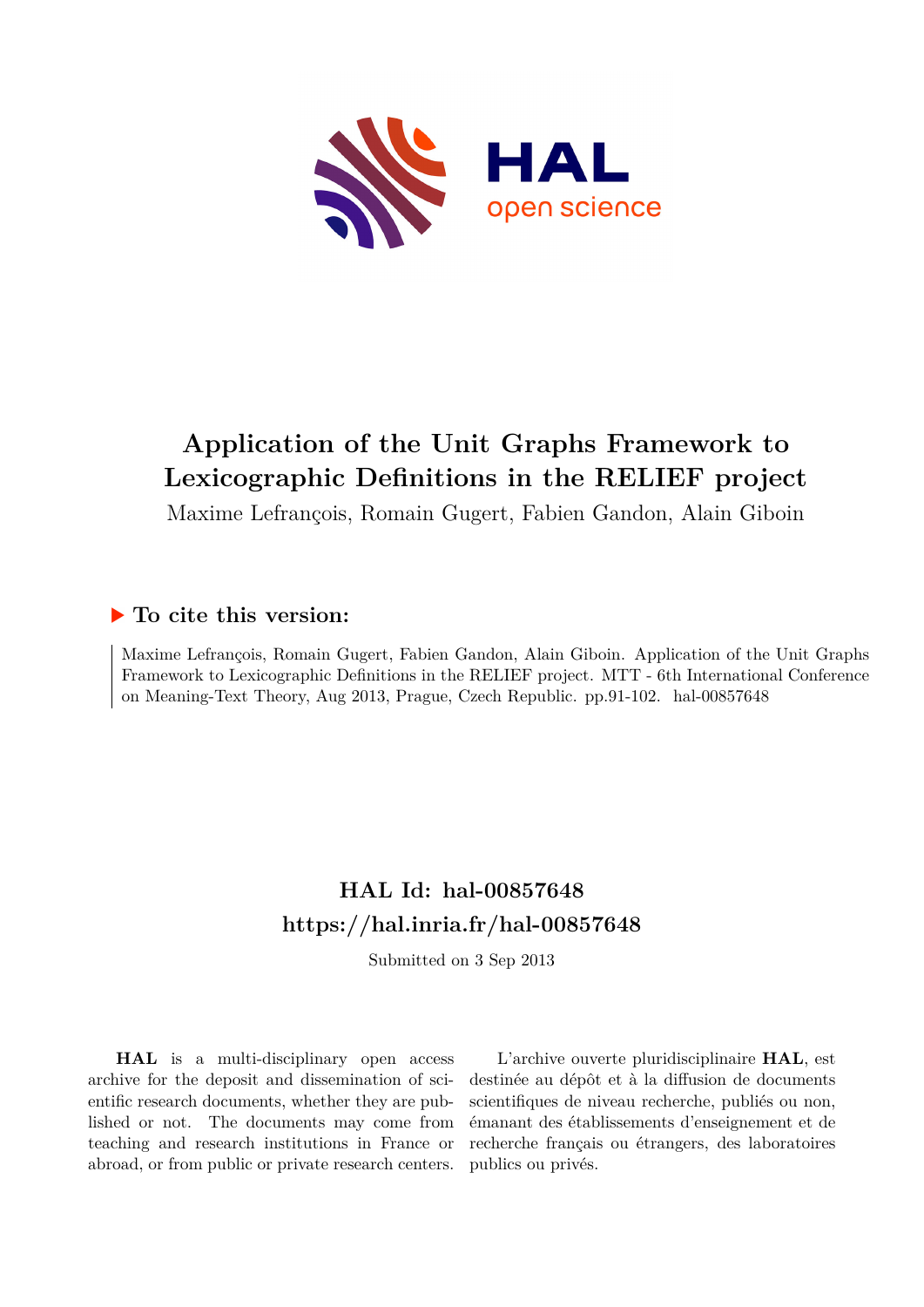## Application of the Unit Graphs Framework to Lexicographic Definitions in the RELIEF project

Maxime Lefrançois, Romain Gugert, Fabien Gandon, Alain Giboin

WIMMICS, Inria, I3S, CNRS, UNSA 2004, route des Lucioles, BP 93, 06902 Sophia Antipolis, France {Maxime.Lefrancois, Romain.Gugert, Fabien.Gandon, Alain.Giboin}@inria.fr

### Abstract

The Unit Graphs (UGs) framework is a graph-based knowledge representation (KR) formalism that is designed to allow for the representation, manipulation, query, and reasoning over linguistic knowledge of the Explanatory Combinatorial Dictionary of the Meaning-Text Theory. One crucial advantage of this new formalism over other KR formalisms is that it is designed to represent valency-based predicates, and lexicographic definitions of lexical units in the form of semantic graphs. The goal of this paper is twofold. It both introduces the core of the UGs framework, and illustrates how it may be used to represent lexicographic definitions in the RELIEF lexicographic edition project.

## Keywords

Linguistic Knowledge Representation, Meaning-Text Theory, Unit Graphs, Explanatory Combinatorial Dictionary, Lexicographic Definitions, Deep Semantic Representation level

## 1 Introduction

We are interested in the benefits of using a graph-based Knowledge Representation (KR) formalism to enable the formalization (from a knowledge engineering perspective), of linguistic knowledge of the Explanatory Combinatorial Dictionary (ECD) (Mel'čuk, 2006).

In this paper we focus on lexicographic definitions in the RELIEF lexicographic edition project (Lux-Pogodalla and Polguère, 2011), which aims at representing a lexical system graph named RLF (Polguère, 2009) where lexical units are interlinked by paradigmatic and syntagmatic links of lexical functions (Mel'čuk, 1996). The RELIEF is already based on different formalization works to represent lexicographic definitions, namely: a hierarchy of semantic labels (Polguère, 2011), the markup type that has been developed in the Definiens project (Barque and Polguère, 2008; Barque et al., 2010) to specify genus and specific differences, and the disambiguation of meaningful words in the definition.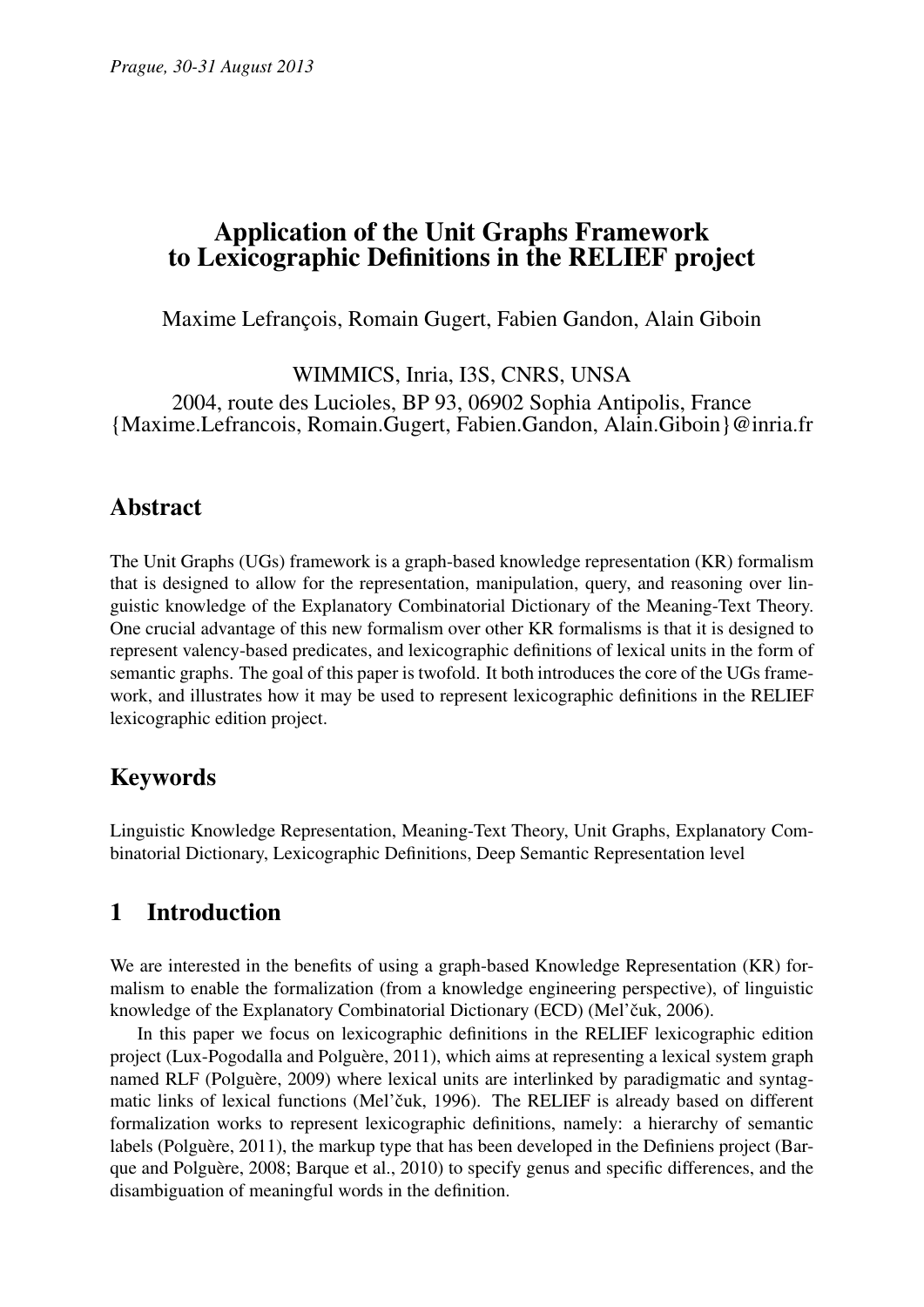Adding to these formalization works, our goal is to propose a formalization from a knowledge engineering perspective, compatible with standard KR formalisms. The term *formalization* here means not only *make non-ambiguous*, but also *make operational*, i.e., *such that it is adapted to logical operations* (e.g., knowledge manipulation, query, reasoning). We thus adopt a knowledge engineering approach applied to the domain of the Meaning-Text Theory (MTT).

At first sight, two existing KR formalisms seem interesting for this job: semantic web formalisms (e.g.,  $RDF<sup>1</sup>$ ,  $RDFS<sup>2</sup>$ ,  $OWL<sup>3</sup>$ ,  $SPARQL<sup>4</sup>$ ), and Conceptual Graphs (CGs) (Sowa, 1984; Chein and Mugnier, 2008). Both of them are based on directed labelled graph structures, and some research has been done towards using them to represent dependency structures and knowledge of the ECD (OWL in (Lefrançois and Gandon, 2011; Boguslavsky, 2011), CGs at the conceptual level in (Bohnet and Wanner, 2010)). Yet Lefrançois (2013) showed that neither of these KR formalisms can represent valency-based predicates, therefore lexicographic definitions.

These issues led to the introduction of the new *Unit Graphs (UGs)* KR formalism, which is a graph-based KR formalism originally designed to formalize hierarchies of unit types that have an actantial structure. Term *unit* is used in a generic manner and may refer to linguistic units of different nature (e.g., semantic units, lexical units, grammatical units, words).

Apart from introducing the UGs framework and implications for the MTT, this paper details an application scenario for the edition of lexicographic definitions in the RELIEF project. This paper first describes the current scenario of lexicographic definition edition in the RELIEF project (§2), then successively overviews three important aspects of the UGs formalism, and the added value for the RELIEF project:

- the core of the UGs framework which is the hierarchy of unit types. We will justify the introduction of a deep semantic representation level for the MTT. At this level one may refine the semantic labels hierarchy so that every semantic label (= deep semantic unit types in this paper) is assigned an actantial structure (§3).
- UGs and unit types definition, which enable the formal definition of lexical units in the form of an equivalence between two deep-semantic UGs (§4).
- rules, which enable the specification of the correspondence between deep and surface semantic actant slots (§5).

### 2 Current Scenario

The lexicographic edition software developed in the RELIEF project is named MVSDicet. Let us sketch a scenario where Alain, the leader of the project, assigns the task of defining French lexical unit PEIGNE<sub>2A</sub>, which is defined in (Mel'c<sup>uk</sup> et al., 1999) by:

PEIGNE<sub>2A</sub>:  $\text{(comb)} \equiv \text{(Weaving tool that a person X uses to untangle object Y)}.$ 

- 1. Sophie first seeks for a semantic label in the hierarchy of semantic labels (Polguère, 2011). She chooses  $\overline{\text{1}}$  ( $\text{1}$  ( $\text{1}$  ( $\text{1}$ ).
- 2. Sophie determines that  $PEIGNE<sub>2A</sub>$  has two obligatory semantic actants: a person X, and an object Y. She then seeks for a fitting propositional form in a hierarchy that only Alain develops. She may choose:  $\sim$  de X [pour Y] ( $\sim$  of X [for Y]).

<sup>1</sup>RDF - Resource Description Framework, c.f., <http://w3.org/RDF/>

<sup>2</sup>RDFS - RDF Schema, c.f., <http://www.w3.org/TR/rdf-schema/>

<sup>3</sup>OWL - Web Ontology Language, c.f., <http://www.w3.org/TR/owl2-overview/>

<sup>4</sup>SPARQL, c.f., <http://www.w3.org/TR/sparql11-overview/>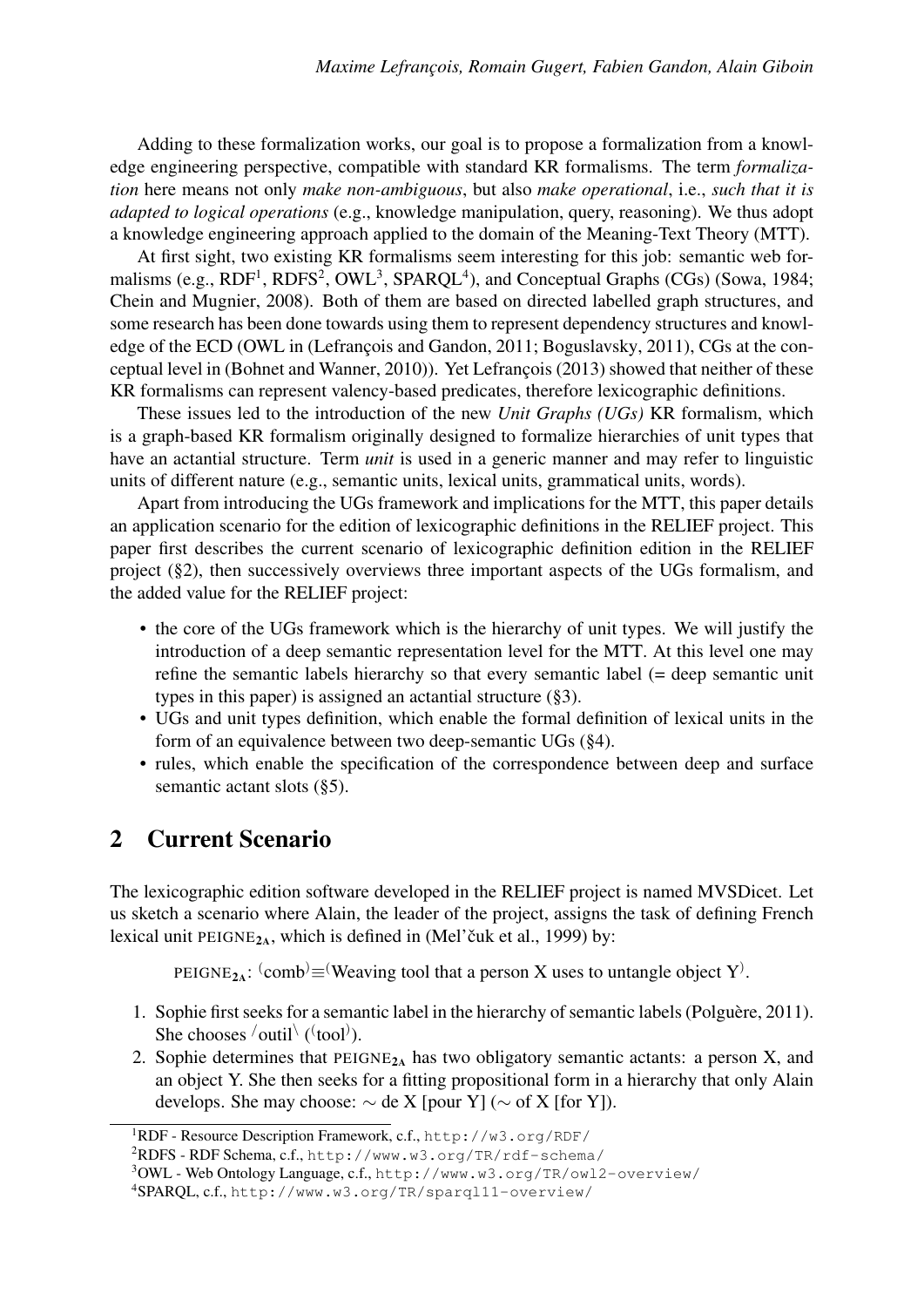3. Sophie then writes the lexicographic definition markuped with genus and specific differences as in the Definiens project (Barque and Polguère, 2008; Barque et al., 2010). Finally for each of the meaningful words of the lexicographic definition, Sophie specifies to what lexical unit in the RLF it refers to.

```
<CC label="outil">outil de tissage</CC>
<PC role="utilisation">que X utilise pour peigner#2 Y</PC>
```
### 3 Refinement of the Semantic Labels Hierarchy

First, for a specific Lexical Unit L, Mel'cuk (2004, p.5) distinguishes considering L in language (i.e., in the lexicon), or in speech (i.e., in an utterance). KR formalisms and the UGs formalism also do this distinction using types. In this paper and in the UGs formalism, there is thus a clear distinction between *units* (e.g., semantic unit, lexical unit), which will be represented in the UGs, and their *types* (e.g., semantic unit type, lexical unit type), which are described in the ECD.

The core of the UGs framework is a structure called *hierarchy of unit types* and noted  $\mathcal{T}$ , where unit types and their actantial structure are described. This structure is thoroughly described in (Lefrançois and Gandon, 2013a) and studied in (Lefrançois and Gandon, 2013b).

Whether they are semantic, lexical or grammatical, unit types are assigned a set of *Actant Slots (ASlots)*, and every ASlot has a so-called *Actant Symbol (ASymbol)* which is chosen in a set denoted  $S_{\tau}$ .  $S_{\tau}$  contains numbers for the semantic unit types, and other "classical" symbols for the other levels under consideration (e.g, roman numerals I to VI for the Deep Syntactic actants). The set of AS lots of a unit type t is represented by the set  $\alpha(t)$  of AS ymbols these ASlots have. Moreover,

- some AS lots are obligatory, they form the set  $\alpha_1(t)$  of *Obligatory Actant Slots (OblASlots)*;
- other are prohibited, they form the set  $\alpha_0(t)$  of *Prohibited Actant Slots (ProASlots)*;
- the ASlots that are neither obligatory nor prohibited are said to be optional, they form the set  $\alpha_2(t)$  of *Optional Actant Slots (OptASlots)*.

Finally, every unit type  $t \in T$  has a signature function  $\varsigma_t$  that assigns to every ASlot of t a unit type, which characterises units that fill such a slot.

The set of unit types is then pre-ordered<sup>5</sup> by a specialization relation  $\leq$ , and for mathematical reasons as one goes down the hierarchy of unit types the actantial structure may only become more and more specific: (i) some ASlot may appear, be optional a moment, and at some points become obligatory or prohibited; (ii) the signatures may only become more specific.

As semantic ASymbols are numbers, the pre-order over semantic unit types cannot represent a specialization of meanings (Lefrançois and Gandon, 2013a). Let us give an example to justify this.

The French semantic unit type  $\text{(outil)} (\text{(tool)})$  has an ASlot 1 that corresponds to the person X that uses the tool, and a split ASlot 2 that corresponds either to the activity  $Y_1$  or to the profession Y<sub>2</sub> for which the tool is designed<sup>6</sup>. Now  $\Phi$  (peigne<sub>2a</sub>) ( $\phi$  (comb)) has a stricter meaning than  $\langle$ outil), and also an ASlot 2 that now corresponds to the object Y that it is intended to

<sup>5</sup>A pre-order is a reflexive and transitive binary relation.

 $6$ See (Mel'čuk, 2004, p.43) for details on split ASlots.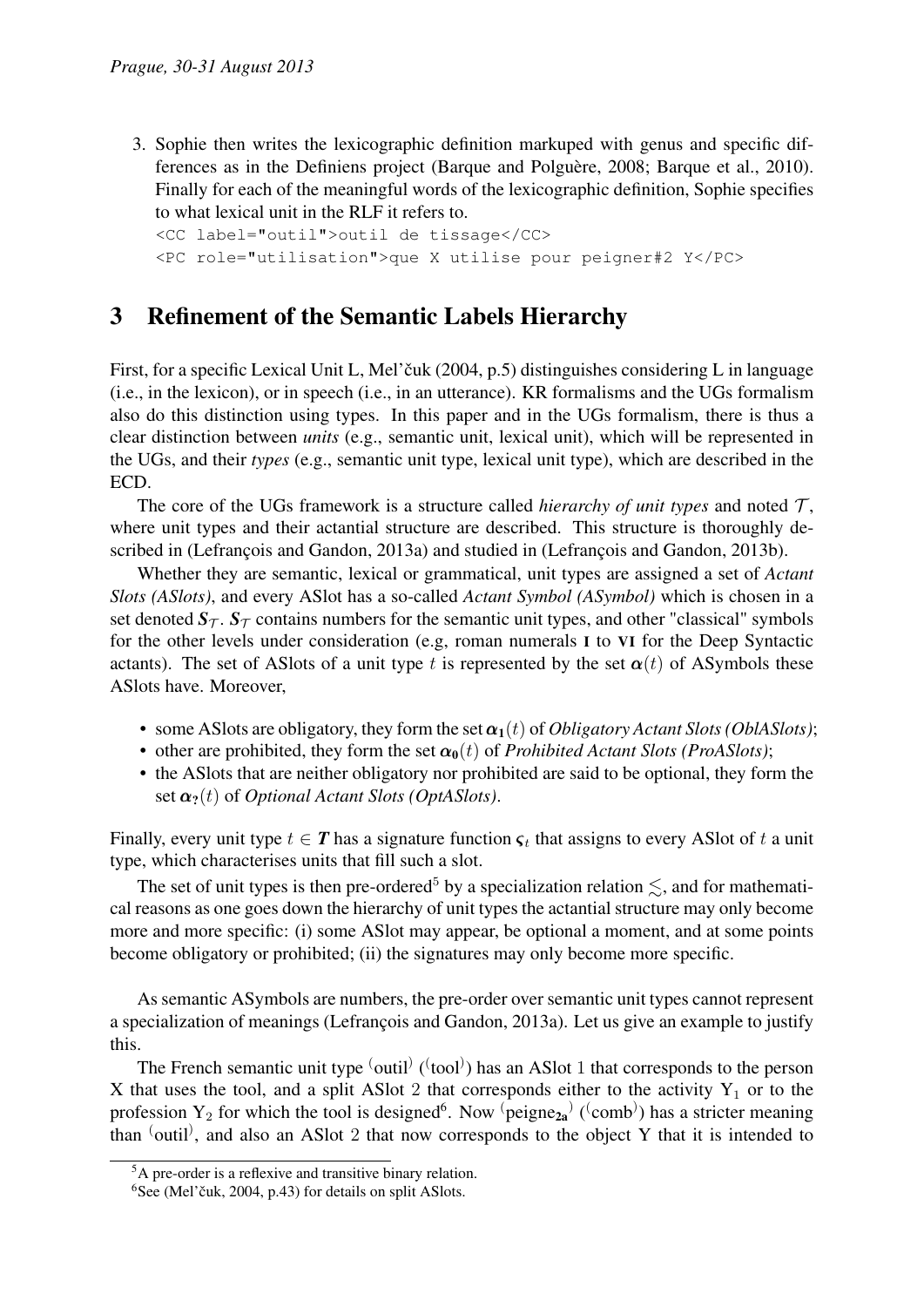untangle. Thus  $\Phi_2$  cannot be lower than  $\Phi_1$  in the hierarchy of semantic unit types because this would imply that an object is some kind of activity or profession.

We hence propose to introduce a deeper level of representation where one may describe meanings: the *deep semantic level*. We thus establish a distinction between surface and semantic unit types. Let us precise their definition and their actantial structure.

Definition 1 (Surface Semantic Unit Types and their ASlots). To every meaningful Lexical Unit Type (LexUT) L is associated a *Surface Semantic Unit Type (SSemUT)* that is denoted <sup>(</sup>L). The ASlots of  $(L)$  correspond to the Semantic Actant Slots (SemASlots) of L as defined in (Mel'čuk, 2004, p.39), and are numbered.

Definition 2 (Deep Semantic Unit Types and their ASlots). To every meaningful LexUT L is associated a *Deep Semantic Unit Type (DSemUT)* that is denoted  $\langle L \rangle$ . The set of deep semantic ASymbols are semantic roles (e.g., agent, experiencer, object). The set of ASlots of a DSemUT corresponds to obligatory or optional participants of the linguistic situation denoted by L that are: a) SemASlots of L, or b) SemASlots of a LexUT whose meaning is more generic than that of L.

Actually, one may need to introduce a new ASymbol every time a SemASlot that conveys a new meaning is introduced. The set of semantic roles thus cannot be bound to a small set of universal semantic roles.

In the RELIEF project, the set of semantic labels are pre-ordered with respect to the specialization of meanings, as is the hierarchy of DSemUT in the UGs framework. We thus propose to identify semantic labels and DSemUTs, and to augment them with actantial structures. One major implication is that one need one DSemUT per meaningful LexUT.

Let us sketch the extension of the scenario described in section 2. Sophie wants to define the French LexUT PEIGNE<sub>2A</sub>. She thus needs to characterize its associated DSemUT  $/$  peigne<sub>2a</sub> $\cdot$ . She first opens a new tab in which  $/$  peigne<sub>2a</sub> appears in a void box as illustrated in figure 1a. Sophie needs to choose the nearest parent in the hierarchy of DSemUTs. She clicks on the question mark and the current hierarchy of DSemUTs appears like in figure 1b. She chooses  $/$  tool $\setminus$ . The box that was void now contains the inherited actantial structure of  $/$  tool $\langle$  as illustrated in figure 1c. /tool\ has three arbitrarily symbolized ASlots:

- *possessor* for variable X is obligatory and has signature /person\;
- *activity* for variable Y<sub>1</sub> is obligatory and has signature  $\langle$  activity $\rangle$ ;
- profession for variable  $Y_2$  is optional and has signature / profession.

Now Sophie may restrict the actantial structure of  $/$  peigne $_{2a}$ .

- 1.  $\pi$  /peigne<sub>2a</sub> \ is designed to untangle, so Sophie clicks on  $\pi$  activity \ and chooses  $\pi$  /untangle \ in the hierarchy of DSemUTs.
- 2.  $\ell$  peigne<sub>2a</sub> is designed for the weaver profession, so Sophie clicks on  $\ell$  profession and chooses  $\sqrt{2}$  weaver $\sqrt{2}$  in the hierarchy of DSemUTs.
- 3. the ASlot *profession* is obligatory for  $\ell$  peigne<sub>2a</sub>, so Sophie clicks on symbol ( $\Rightarrow$ ), which becomes  $\Rightarrow$ .
- 4.  $\ell$  peigne<sub>2a</sub> introduces a new obligatory ASlot *object* for variable Y with signature  $\ell$  object  $\ell$ . So Sophie clicks on  $\boxplus$  New actant slot, and fills a form where she defines a new ASymbol *object*, specifies that this ASlot is obligatory, and specifies the signature:  $\theta$  object.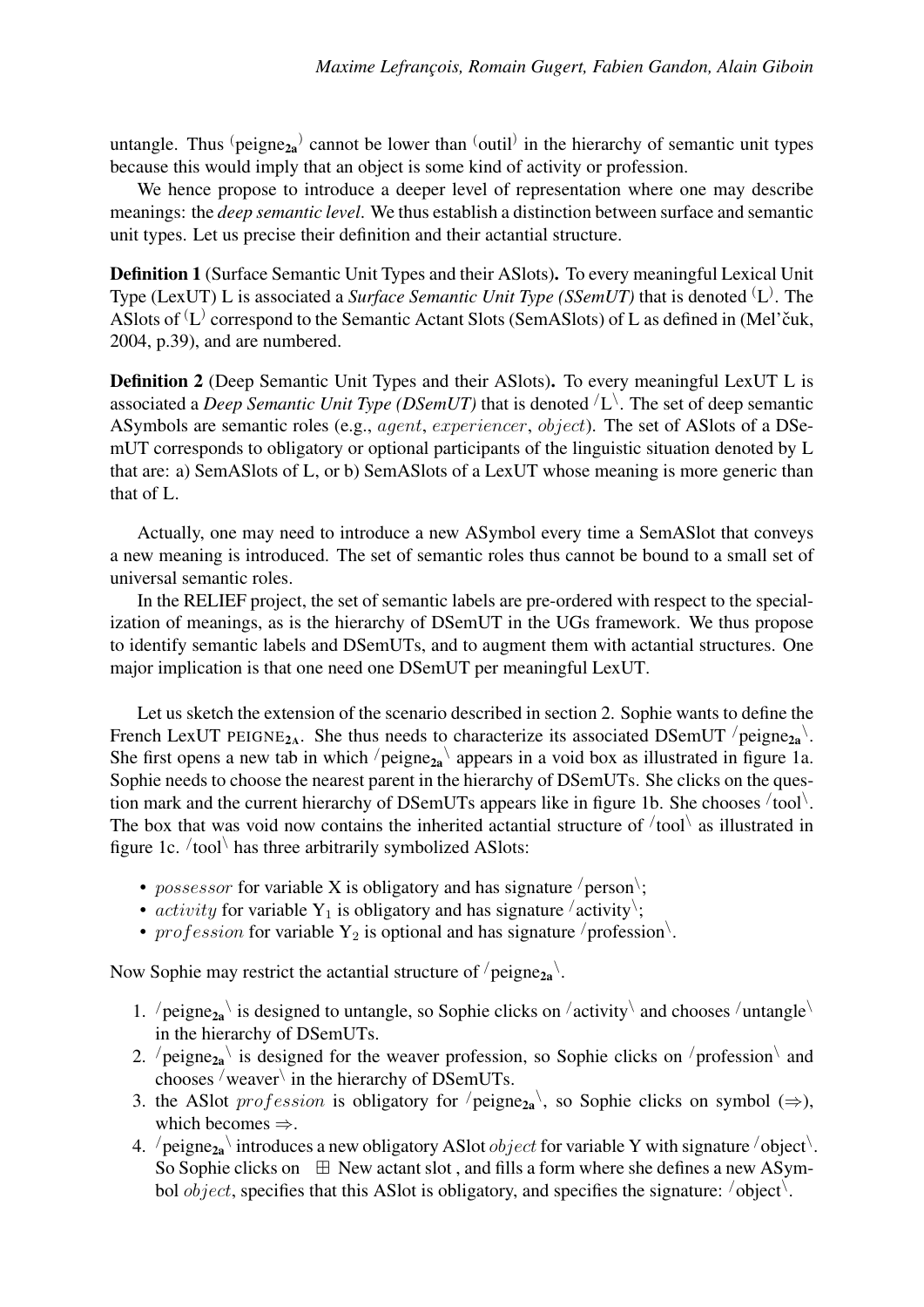Thus the description of the actantial structure of  $/$  peigne<sub>2a</sub> $\setminus$  looks like in figure 1d.

Let us go back to how lexicographic definitions are currently defined in the RELIEF project. The DSemUT  $/$  tool $\backslash$  has no actantial structure for the moment. Yet,

- the central component of the definition (element CC) specifies the profession for which  $\ell$  peigne<sub>2a</sub> $\backslash$  is designed:  $\ell$  weaver $\backslash$ .
- in the peripherical component (element PC), a human reader immediately understands that the activity (PC role *utilisation* here) for which  $/$  peigne<sub>2a</sub> $\backslash$  is designed is:  $/$  peigner<sub>2</sub> $\backslash$  $('untangle').$
- $\ell$  peigner<sub>2</sub> has a SemASlot Y that does not correspond to a participant of  $\ell$  tool, but that is related to a participant of  $/$ untangle $\backslash$ .

Providing  $/$  peigne<sub>2a</sub>  $\setminus$  with an actantial structure that specializes that of  $/$  tool  $\setminus$  enables to explicit some of this knowledge, and to give a partial but formal lexicographic definition to  $/$ peigne $_{2a}$ . To complete the formalization of the lexicographic definition of  $/$ peigne<sub>2a</sub> $\backslash$ , one need for instance to represent the fact that the SemASlot X of  $/$ peigne<sub>2a</sub> $\backslash$  corresponds to the SemASlot X of /untangle\ for instance.



(a) Starting point to define  $PEIGNE<sub>2A</sub>$ 



(c) Inherited actantial structure of  $/$  tool $\setminus$ 

 $\nabla$  /entity  $[(\Rightarrow)1]$  $\nabla$  /physical object  $\langle (\Rightarrow) 1 \rangle$  $\nabla$  /artefact  $[(\Rightarrow)1]$  $\triangledown$  /instrument  $[\Rightarrow 2]$  $\triangleright$  /tool $\setminus$  [( $\Rightarrow$ )1,  $\Rightarrow$ 2]





(d) Actantial structure of  $/$  peigne<sub>2a</sub>

Figure 1: Definition of the actantial structure of  $/$  peigne $_{2a}$ .

### 4 Definition of Unit Types and Lexicographic Definitions

Now the actantial structure as defined in previous section is not suffiscient to represent the lexicographic definition. For instance,  $/$ untangle $\setminus$  has an  $agent$  ASlot, an this  $agent$  must correspond to the *possessor* of  $/$ peigne<sub>2a</sub> $\backslash$ . One thus need UGs to fully represent the definition of  $\sqrt{\text{peigne}_{2a}}$ . Let us first introduce the definition of UGs.

UGs include actantial relations, which are considered of type predicate-argument and are described in the hierarchy of unit types that we introduced in section 3. Now UGs also include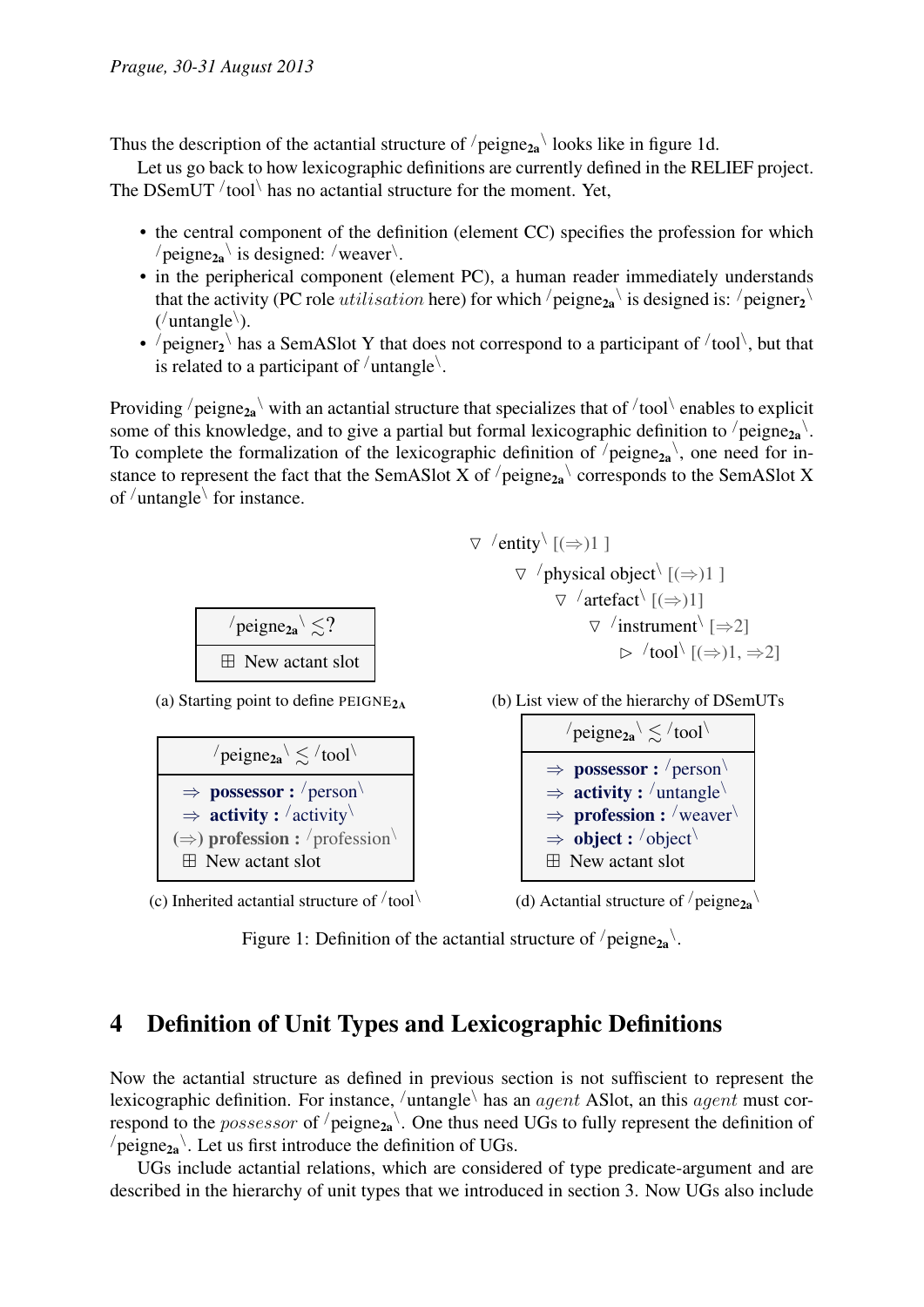circumstantial relations which are considered of type instance-instance. Example of such relations are the deep syntactic representation relations ATTR, COORD, APPEND of the MTT, but we may also use such relations to represent the link between a lexical unit and its associated surface semantic unit for instance. Circumstantial relations are labelled by symbols chosen in a set of so-called *Circumstantial Symbols (CSymbols)*, denoted  $S_c$ , and their categories and usage are described in a hierarchy denoted C.

UGs are defined over a so-called support,  $S \stackrel{\text{def}}{=} (\mathcal{T}, \mathcal{C}, M)$  where  $\mathcal T$  is a hierarchy of unit types, C is a hierarchy of CSymbols, and *M* is a set of *unit identifiers*. To make a long story short, UGs have an underlying oriented labelled graph structure. Nodes are called *unit nodes* and are labelled by a unit type and one or more unit identifier. Every arc is labelled and represents an actantial (resp. circumstantial) relation if its symbol belongs to the set of ASymbols (resp. CSymbols). Finally some unit nodes may be asserted to be equivalent, i.e., to represent the same unit. Lexicographic definitions are to be represented at the deep semantic level, as an equivalence between two deep semantic UGs.

**Definition 3** (Definition of a unit type, Lexicographic definition of a LexUT). Let  $\langle L \rangle$  be the DSemUT associated with lexical unit L. The lexicographic definition of L corresponds to the definition of  $\langle L \rangle$ , which is a triple  $D_{\langle L \rangle} \stackrel{\text{def}}{=} (D_{\langle L \rangle}^ \overline{D}_{/L\setminus}^+, D_{/L\setminus}^+, \kappa)$ , where:

- $D_{\text{H}}^{-}$  $\bar{L}_{\text{L}}$  represents only a central unit node typed with  $\bar{L}$ , and some other unit nodes that fill some of the ASlots of  $\langle L \rangle$ ;
- $\bullet$   $D_{\overline{A}}^{+}$  $\frac{1}{\sqrt{L}}$  is a UG called the *expansion* of  $\sqrt{L}$ , with no circumstantial triple in these two  $\lambda$ -UG because circumstantials must not be part of the lexicographic definition of a LexUT.
- $\kappa$  is a mapping from the unit nodes of  $D_{\mu}^ \overline{U}_{/L}$  to some unit nodes of  $D_{L}^{+}$  $\frac{1}{\sqrt{1}}$  .

Let us sketch how Sophie may define the lexicographic definition of  $PEIGNE_{2A}$ , i.e, the definition of  $/$  peigne<sub>2a</sub> $\cdot$ .

The starting point is the box that represents the actantial structure of  $/$  peigne<sub>2a</sub>  $\backslash$  as illustrated in figure 1d.

- 1. Sophie first drags and drops some ASlots outside the box. This enables to make explicit for instance that  $\ell$ untangle $\ell$  has two obligatory ASlot. The result of this process is illustrated in figure 2a.
- 2. Sophie may then drag the ASlot *agent* of  $/$ untangle $\setminus$  and drop it over the box of  $/$ person $\setminus$ . This merges participants as illustrated in figure 2b.
- 3. The *object* of  $/$ peigne<sub>2a</sub> and the *fibres* of  $/$ untangle must be linked by a meronymy relation. For the sake of illustration, we assume there exists a DSemUT  $/$ partOf $\backslash$  that carries this meaning. Sophie clicks on a "add a unit node" button, and seeks for  $\gamma$  partOf $\lambda$ in the hierarchy of DSemUTs. A unit node typed  $/$ partOf $\setminus$  is then added as in figure 2c.
- 4. Sophie drags the whole of  $\sqrt{\text{partOf}}\$  and drops it over the *object* of  $\sqrt{\text{peigne}_{2a}}\$ ; and drags the part of  $\prime$  partOf $\setminus$  and drops it over the *fibres* of  $\prime$  untangle $\setminus$ . The result of this process is illustrated on figure 2d.

From this graph one may automatically build the definition  $D_{/peigne_{2a}\setminus} = (D_{/p}^-)$  $D^+_{/\rm peigne_{2a}}\!\!\setminus\! D^+_{/\rm peigne_{2a}}\!\!\setminus\! {\kappa})$ of  $/$ peigne<sub>2a</sub> such as defined in definition 3. This definition is illustrated in figure 3.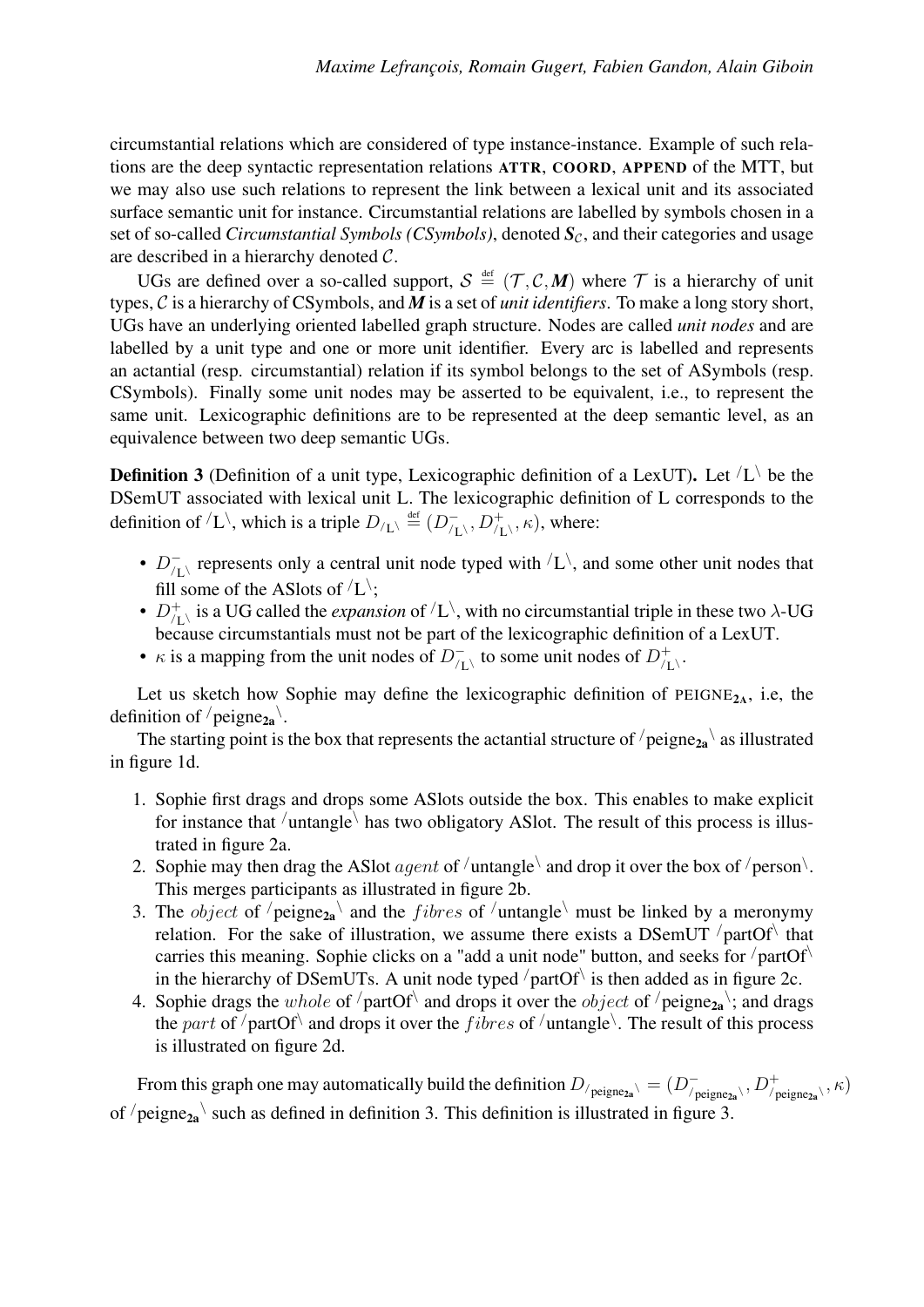

(a) Interesting participants of the definition of (b) One may merge participants using drag and  $\ell$  peigne<sub>2a</sub> may be given a node by drag and drop. drop.



(c) One may add nodes in the definition.

(d) Complete definition of  $/$  peigne<sub>2a</sub> $\backslash$ .

Figure 2: Different steps in the definition of the Deep Semantic Unit Type  $/$  peigne $_{2a}$ .



Figure 3: Illustration of the definition  $D_{/\text{peigne}_{2a}} \setminus = (D_{/f}^{-})$  $\overline{D}^+_{/\text{peigne}_{2\mathbf{a}}}\langle, D^+_{/\text{peigne}_{2\mathbf{a}}}\rangle, \kappa)$  of  $/\text{peigne}_{2\mathbf{a}}\rangle$ .  $D^-_{\prime}$  $\bar{D}_{\text{peigne}_{2a}}^+$  is on the left, the expansion  $D_{\bar{D}}^+$  $\phi_{\text{peigne}_{2a}}^{+}$  on the right, and the dashed links represent the mapping  $\kappa$ .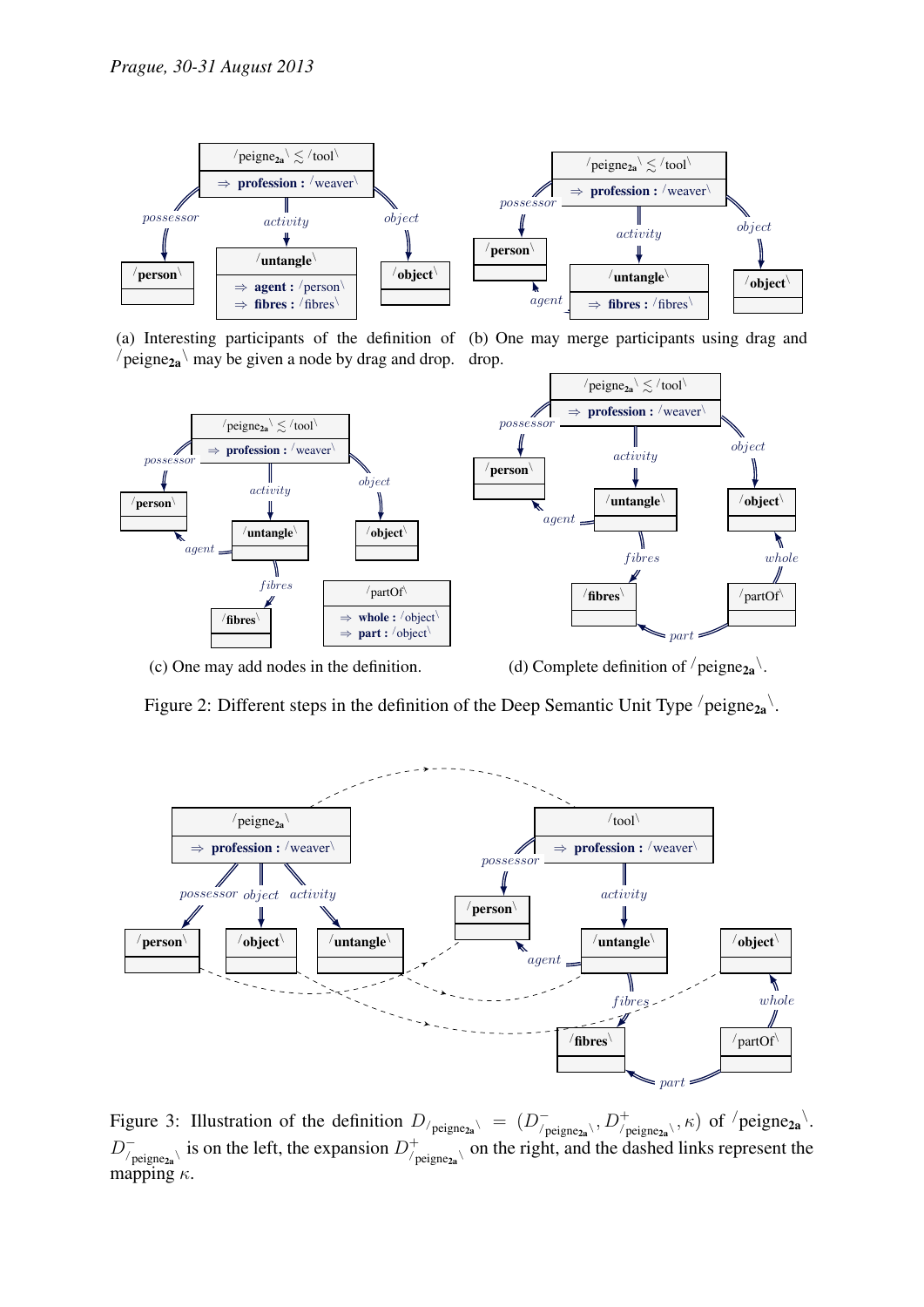#### 5 Rules and Deep-Surface Semantic ASlots correspondence

In the UGs formalism, a rule is composed of two UGs: a hypothesis  $H$  and a conclusion  $C$ , and a partial function from the unit nodes of  $H$  to the unit nodes of  $G$ . If the hypothesis  $H$  projects on to a UG  $G$  (the rule is applicable), then one may add  $C$  to  $G$  accordingly (apply the rule).

To one definition may thus correspond two reciprocal rules: one that adds  $D_{\alpha}^{+}$  $\big\langle \big\vert^+_{L\setminus}$  to a graph where  $D_{\text{f}}^ \frac{1}{\sqrt{L}}$  projects, and one that adds  $D_{\sqrt{L}}^ U_{/L}$  to a graph where  $D_{/L}^{+}$  $\bigwedge_{\text{L}}^+$  projects. If there is the defined PUT in a UG then one may infer its definition, and vice versa.

Rules also enable to represent correspondences between representations of two adjacent levels, and some shall be automatically generated from the government pattern. In this section we will define the correspondence between ASlots of a DSemUT and ASlots of a SSemUT.

Suppose Sophie now wants to represent the correspondence between the deep and surface semantic actant slots for TOOL and  $PEIGNE<sub>2A</sub>$ . Sophie opens a new dedicated tab for each of these tasks. The content on the tab is: on the left a box for the DSemUT with its actantial structure, and on the right a box for the SSemUT with its actantial structure. A button is situated in front of each ASlot as illustrated in figures 4a and 4b, and Sophie just needs to drag and drop one of these buttons to the other, so as to link deep semantic ASlots with surface semantic ASlots. Every ASlot of a SSemUT must be linked to at least one ASlot of a DSemUT, several in case of split SemASlots.



(a) Illustration of the deep-surface semantic ASlots correspondence for TOOL.

| $\text{peigne}_{2a}$                         |                      |
|----------------------------------------------|----------------------|
| $\Rightarrow$ possessor : /person            | peigne <sub>2a</sub> |
| $\Rightarrow$ <b>activity</b> : $/$ untangle | $\Rightarrow$ 1:     |
| $\Rightarrow$ <b>profession :</b> /weaver    | $\Rightarrow$ 2:     |
| $\Rightarrow$ object : /object               |                      |

(b) Illustration of the deep-surface semantic ASlots correspondence for  $PEIGNE<sub>2A</sub>$ .

Figure 4: Illustration of the correspondence between the actantial structure of a Surface Semantic Unit Type, and the actantial structure of its associated Deep Semantic Unit Type.

#### 6 Conclusion

We thus illustrated how the UGs framework may be used to edit lexicographic definitions in the RELIEF project.

We overviewed the hierarchy of unit types that enables to describe unit types with their actantial structure: optional, obligatory and prohibited Actant Slots (ASlots) and their signature.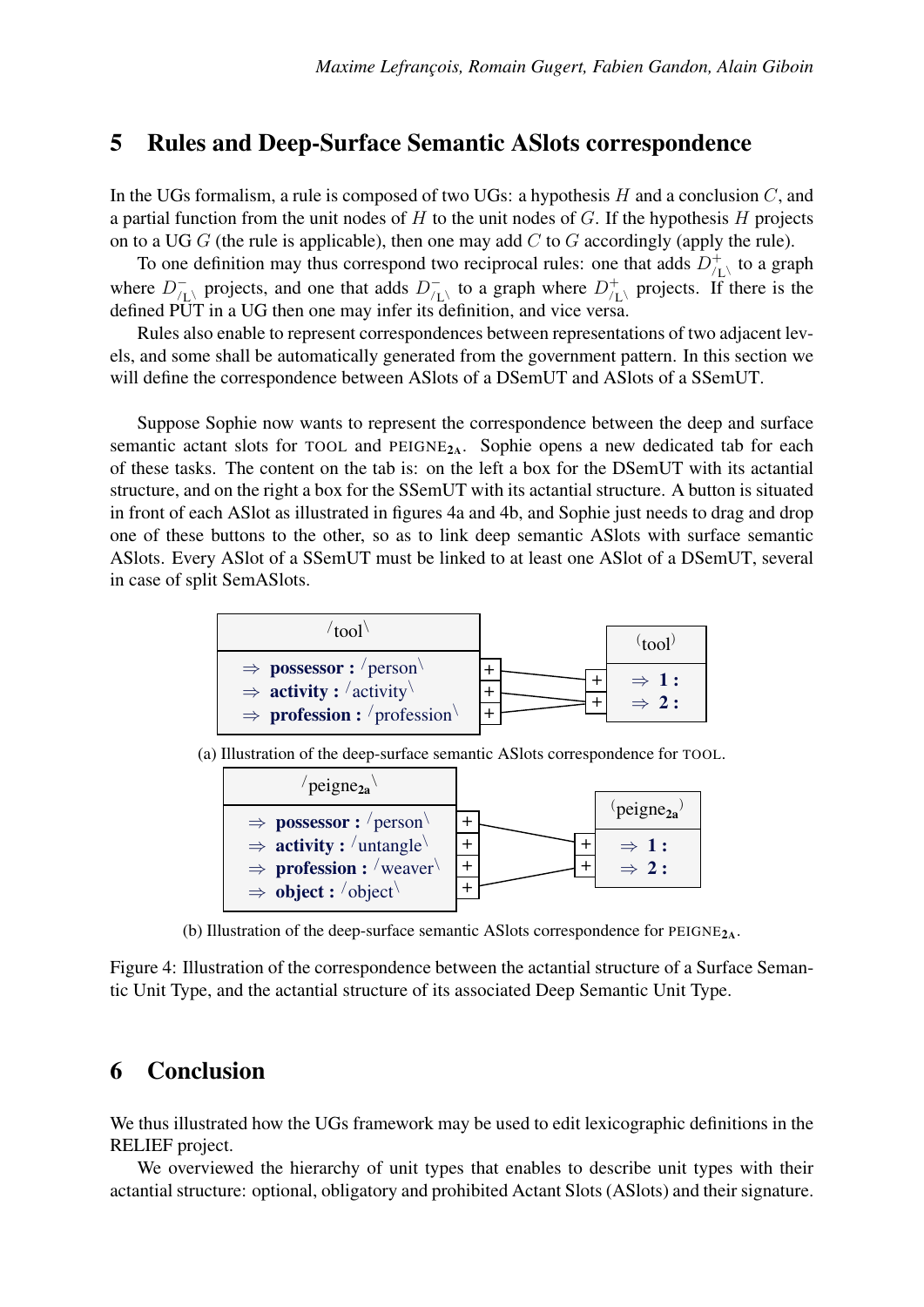The pre-order over unit types is such that the actantial structure may only become more and more specific as one goes down the hierarchy of unit types. We then justified the introduction of a new representation level for the MTT: the deep semantic representation level. The deep semantic unit type  $\langle L \rangle$  associated with a LexUT L has ASlots that are symbolized by semantic roles, and that correspond to participants of the linguistic situation denoted by L which are SemASlots of L or of LexUTs whose meaning is less specific than L. We detailed an application scenario in the context of the RELIEF project: the semantic labels are deep semantic unit types and one may specify their actantial structure.

A UGs is a set of unit nodes that are typed and interlinked through actantial and cirumstantial relations. We introduced the lexicographic definition of LexUTs as definitions of their associated DSemUT. We detailed an application scenario in the context of the RELIEF project: a lexicographer may manipulate nodes so as to little by little construct a deep semantic graph that represents the decomposition of the deep semantic unit type associated with the defined LexUT.

Finally rules enable to specify correspondences between ASlots of corresponding unit types at adjacent representation levels. We illustrated our approach with a scenario at the deep-surface semantic level interface, and showed how split ASlots shall be dealt with.

There are several research directions that we currently investigate:

- Many rules may be needed to represent correspondences between the deep semantic and the surface semantic representation levels in case some SemASlot are optional or split. More research is needed to represent these cases and to generalize the definition of rules so as these cases may be factorized. Same goes for definitions of DSemUTs that have optional ASlots.
- We developed a prototype web application and produced a demonstration available online: <http://wimmics.inria.fr/doc/video/UnitGraphs/editor1.html>. We currently lead an ergonomic study in partnership with actors of the RELIEF project in order to enhance the workflow of our prototype.

## Bibliography

- Barque, L., Nasr, A., and Polguère, A. (2010). From the Definitions of the 'Trésor de la Langue Française' To a Semantic Database of the French Language. In Fryske Akademy, editor, *Proceedings of the XIV Euralex International Congress*, Fryske Akademy, pages 245–252, Leeuwarden, Pays-Bas. Anne Dykstra et Tanneke Schoonheim, dir.
- Barque, L. and Polguère, A. (2008). Enrichissement formel des définitions du Trésor de la Langue Française informatisé (TLFi) dans une perspective lexicographique. *Lexique*, 22.
- Boguslavsky, I. (2011). Semantic Analysis Based on Linguistic and Ontological Resources. In Boguslavsky, I. and Wanner, L., editors, *Proceedings of the 5th International Conference on Meaning-Text Theory (MTT'2011)*, pages 25–36, Barcelona, Spain. INALCO.
- Bohnet, B. and Wanner, L. (2010). Open source graph transducer interpreter and grammar development environment. In *Proceedings of the Seventh International Conference on Language Resources and Evaluation (LREC'10)*, pages 19–21, Valletta, Malta. European Language Resources Association (ELRA).